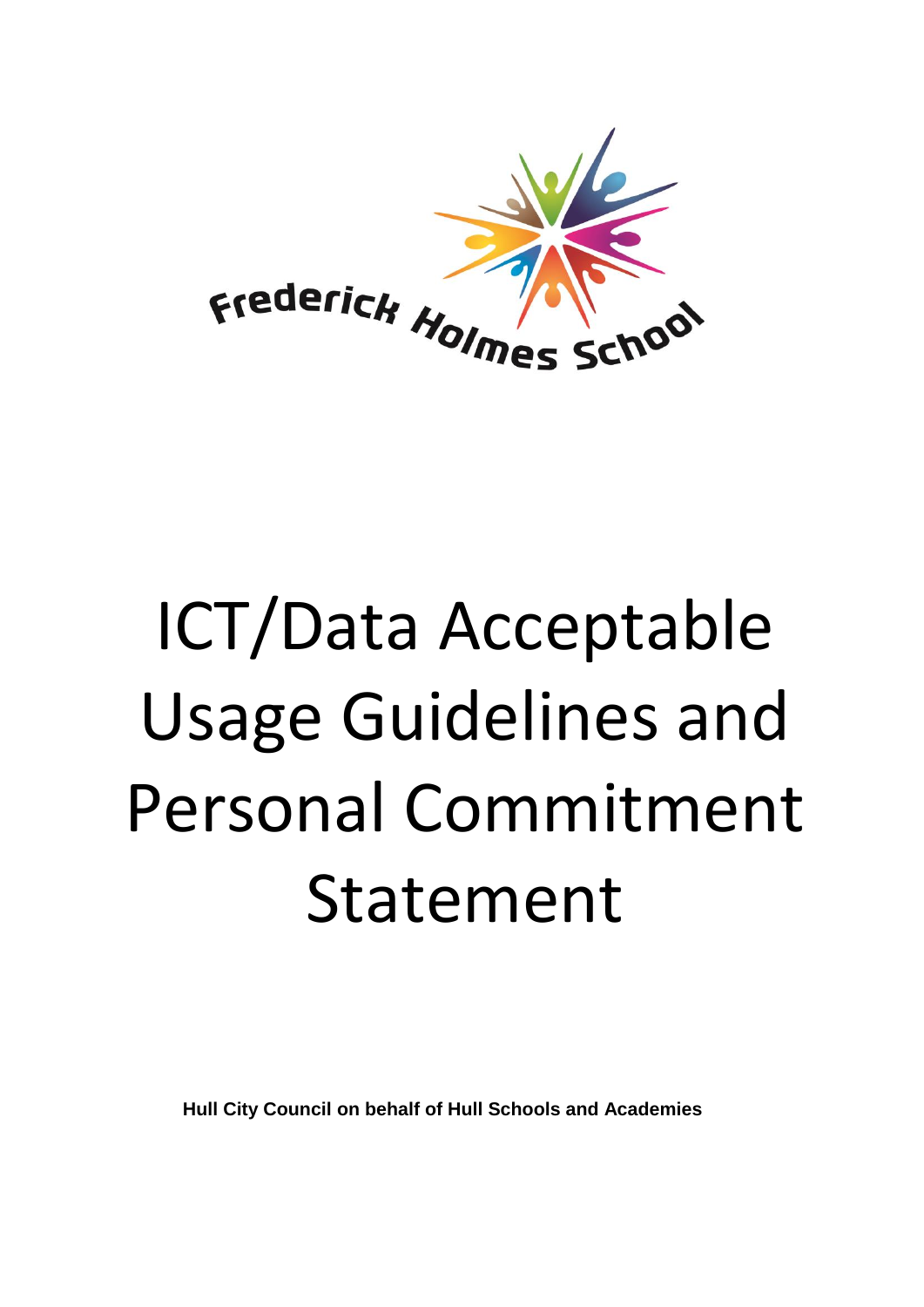#### **STATEMENT**

1. It is the school's policy that all users of its ICT networks, systems and data understand and comply with the school's information security measures.

#### **PURPOSE**

2. These guidelines do not replace existing policies, guidelines or guidance on data protection and information security. They are a supplement to them.

#### **SCOPE**

3. All persons accessing the school's information, or the IT networks and systems containing the school's information, must comply with these guidelines and the terms of the attached Personal Commitment Statement.

#### **RISKS**

- 4. The school recognises that there are risks associated with users accessing and handling information/data in order to conduct its business.
- 5. These guidelines are intended to mitigate the following risks:
	- unauthorised access to information;
	- loss, damage or unintended destruction of data;
	- non-reporting of information security incidents;
	- inadequate destruction/disposal of data.
- 6. Non-compliance with these guidelines could have a significant effect on the efficient operation of the school and may result in financial loss and an inability to provide necessary services**.**

#### **COMPLIANCE**

- 7. If any user is found to have breached these guidelines, they may be subject to the school's disciplinary procedure. If a criminal offence is considered to have been committed further action may be taken to assist in the prosecution of the offender(s).
- 8. If you do not understand the implications of these guidelines or how they may apply to you, seek advice from Jim Weller or another member of SLT

#### **GOVERNANCE**

9. The following table identifies who within the school is Accountable, Responsible or Informed with regards to these guidelines. The following definitions apply: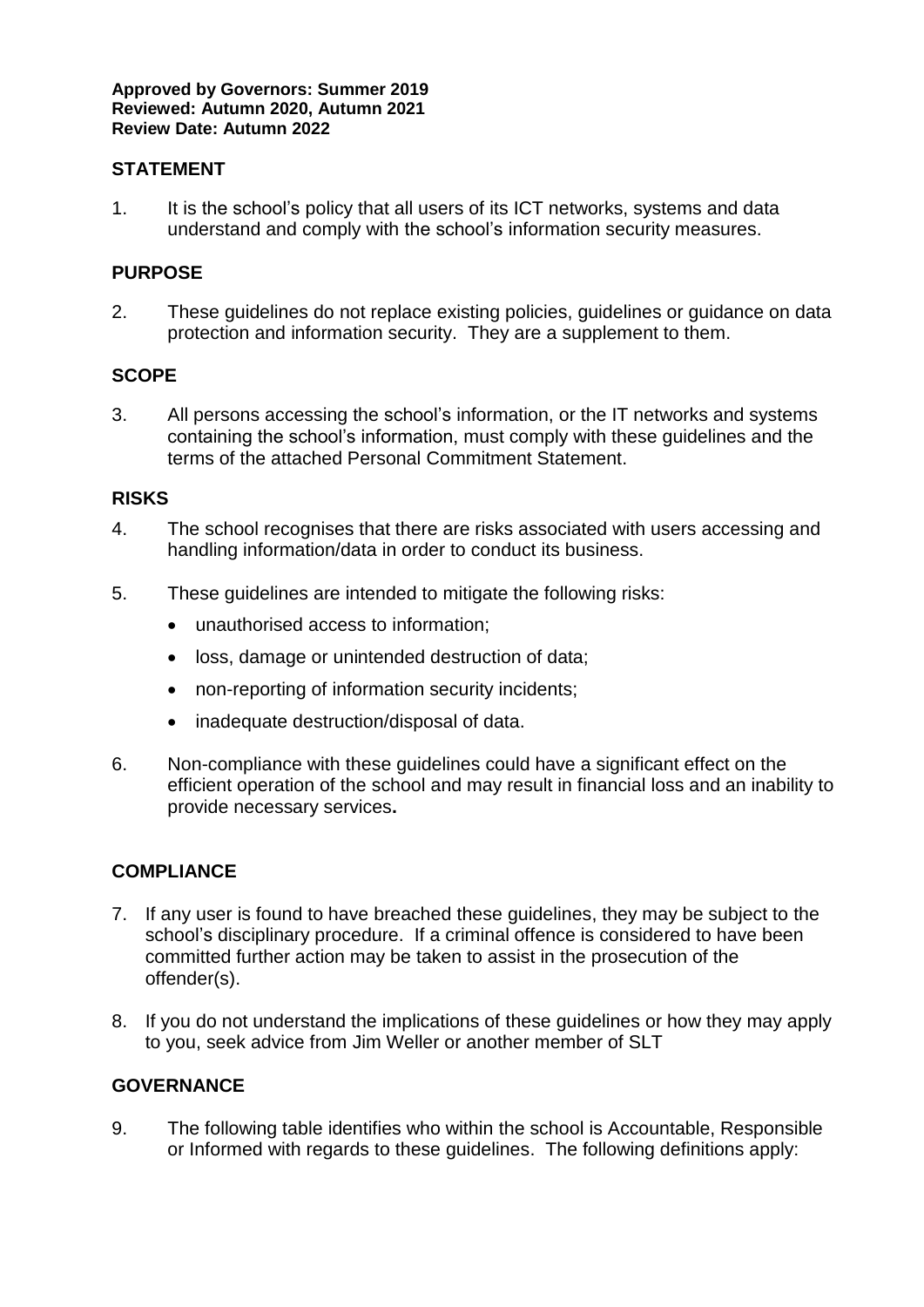- **Responsible** the person(s) responsible for developing and implementing the guidelines.
- **Accountable** the person who has ultimate accountability and authority for the guidelines.
- **Informed** the person(s) or groups to be informed after implementation or amendment of the guidelines.

| <b>Responsible</b> | Jim Weller                                                                                                 |
|--------------------|------------------------------------------------------------------------------------------------------------|
| <b>Accountable</b> | <b>Head Teacher and Governors</b>                                                                          |
| <b>Informed</b>    | All staff, contractors or other<br>authorised persons accessing<br>the school's information and<br>systems |

#### **REVIEW AND AUDIT**

- 10. These guidelines must be reviewed on a regular basis and at least every 3 years. Review will take into account changes in legislation, advances in technology and ensure that the documents are clear, objective and consistently in the school.
- 11. Compliance with this document will be reviewed on a regular basis.

### **ASSOCIATED DOCUMENTATION**

12. These guidelines should be read in conjunction with the school's Data Protection Policy.

### **ACCEPTABLE USAGE GUIDELINES**

Persons authorised to access the school's information and systems must understand and accept the following conditions and requirements:

- a) I acknowledge that my use of the network and IT systems may be monitored and/or recorded for lawful purposes.
- b) I agree to be responsible for my use of network and computerised devices using my unique user ID, password and email address; and,
- c) will not use a colleague's credentials to access the networks or systems and will ensure that my credentials are not shared and are protected against misuse; and,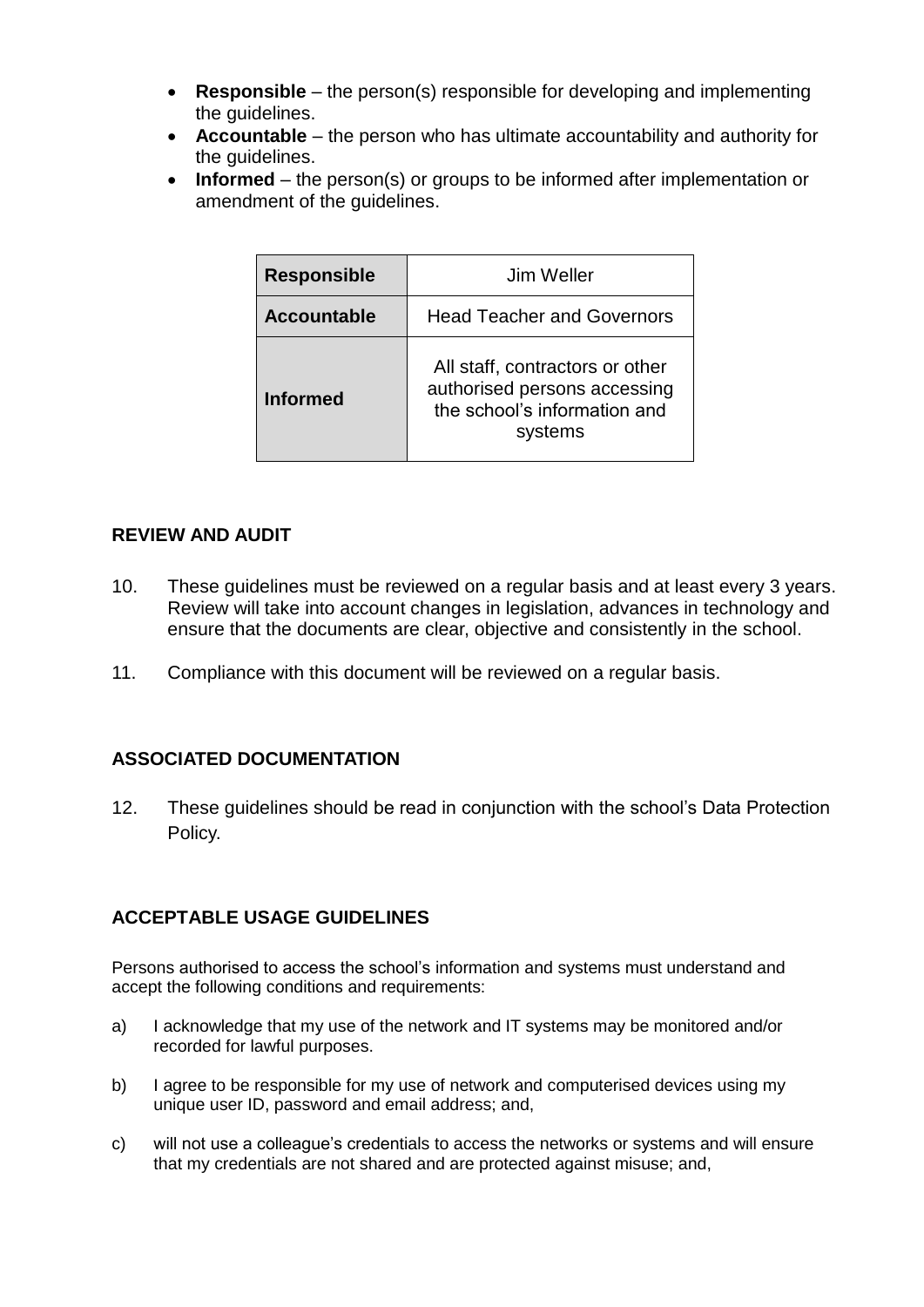- d) will adequately protect my credentials. I will not share my credentials other than for the purpose of placing a secured copy at my employer's premises; and,
- e) will not attempt to access any computer system or data that I have not been given explicit permission to access and understand that doing so is likely to constitute a criminal offence under the Computer Misuse Act 1990, and where personal data is accessed an offence under the Data Protection Act 1998 and successor legislation; and,
- f) will not attempt to access any information or systems other than from school-issued equipment; and,
- g) will not send information via any network that I know or suspect to be unsecure; and,
- h) will not make false claims or denials relating to my use of the network (e.g. falsely denying that an e-mail had been sent or received); and,
- i) will protect any information I send, receive, store or process to the same level as I would paper copies of similar material; and,
- j) will not send personal, sensitive or confidential information over public networks such as the Internet except by authorised methods (e.g. secure electronic transfer); and,
- k) will always check that the recipients of e-mail messages are correct; and,
- l) will seek to prevent inadvertent disclosure of personal or otherwise sensitive information by avoiding being overlooked when working, by taking care when printing information (e.g. by using printers in secure locations or collecting printouts immediately), and by carefully checking the distribution list for any material to be sent; and,
- m) will securely store or destroy any printed material; and,
- n) will not leave any computer unattended without first locking the computer or device, or logging-off the network; and,
- o) where the school has implemented other measures to protect unauthorised viewing of information displayed on IT systems (such as an inactivity timeout or automatic screen locking), then I will not attempt to disable such protection for example by using 'Presenter Mode'; and,
- p) if I detect, suspect or witness any incident that may result in unauthorised or inappropriate access to data or the loss, damage or unintended destruction of data I will report the details to Jim Weller (Data Protection Officer) at the earliest opportunity and,
- q) will not attempt to bypass or subvert system security controls or to use any system for any purpose other than that intended; and,
- r) will not remove equipment or information from school premises or any data from systems without appropriate prior authorisation; and,
- s) will take precautions to protect all computer media and portable computers when carrying them outside my organisation's premises (e.g. not leaving a laptop unattended or on display in a car); and,
- t) will not knowingly introduce viruses or other malware into the network or systems; and,
- u) will not disable anti-virus protection provided at my computer; and,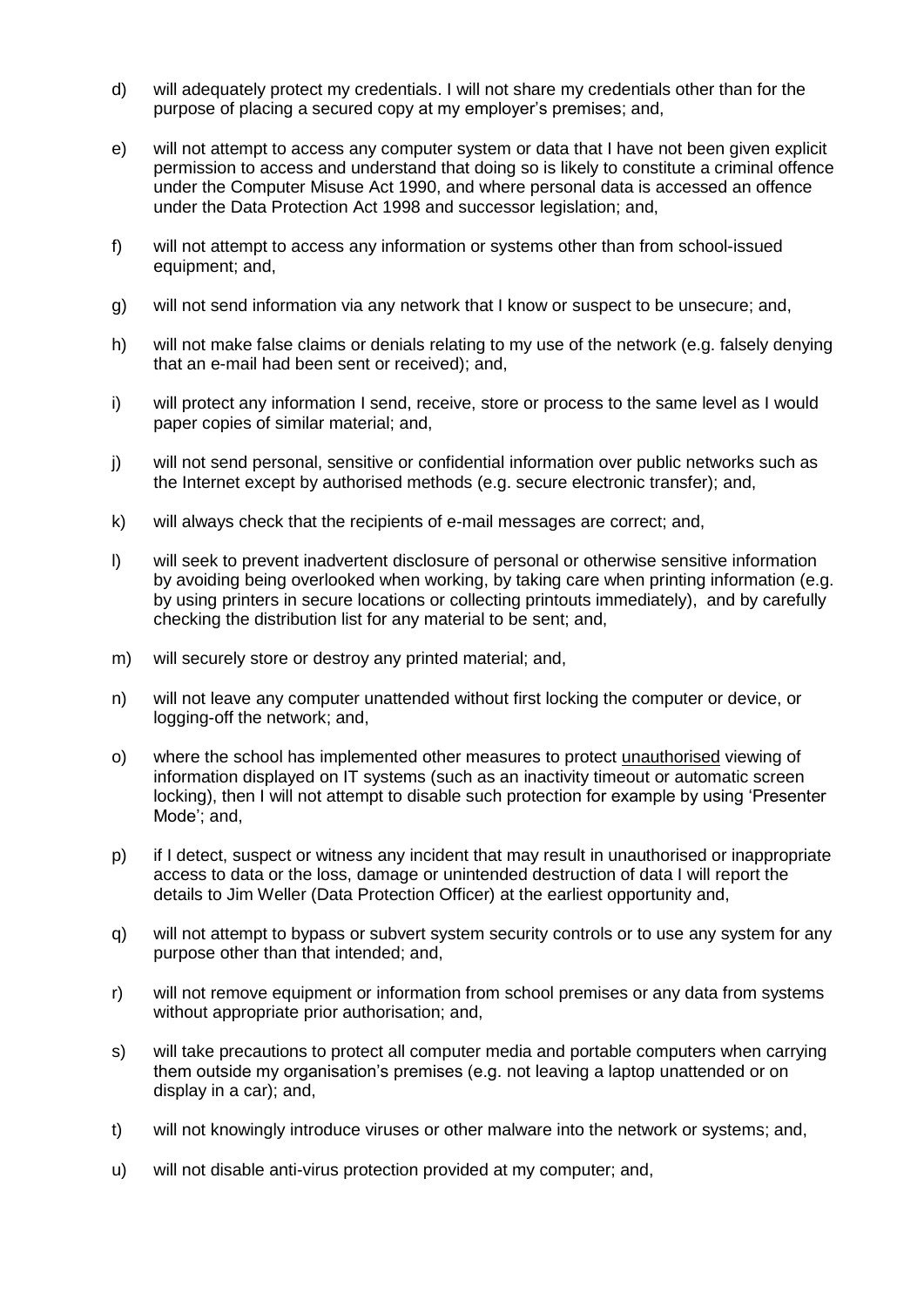- v) will comply with the Data Protection Act 1998 and successor legislation and any other legal, statutory or contractual obligations that the school informs me are relevant; and,
- w) will not connect any personal device to a school computer or its network (this includes, but is not limited to items such as laptops, mobile phones, USB memory sticks, portable hard drives and digital cameras) without the express permission of the Senior Leadership Team; and,
- x) will not record or transfer school data on a personally owned device. I will only use the school provided encrypted memory stick; and,
- y) will only remove data from school if it is stored on a school owned device which MUST be encrypted.
- z) will not use personal devices or social media to communicate with students (including students under the age of 18 or former students until after 5 years of them leaving the school); and,
- aa) will not publish information or opinion about their professional role on any social media; and,
- bb) will ensure that personal phones and other devices are switched off, or to silent, during contracted hours. They will not be used at these times unless specific permission has been granted by a member of the Senior Leadership Team; and,
- cc) will also only access internet sites for personal use outside of contracted hours.

#### **Additional Guidance (Data)**

Data relating to the business/ financial interests of the school must be handled responsibly. These types of data will be stored securely (i.e. with password protection) on the school network. If such data must be removed from school, it will be secured on a school-owned device, with suitable controls (e.g. encryption).

Images, videos and sound clips of students will be transferred from **any** device used to capture them to the school network, and immediately deleted from the device.